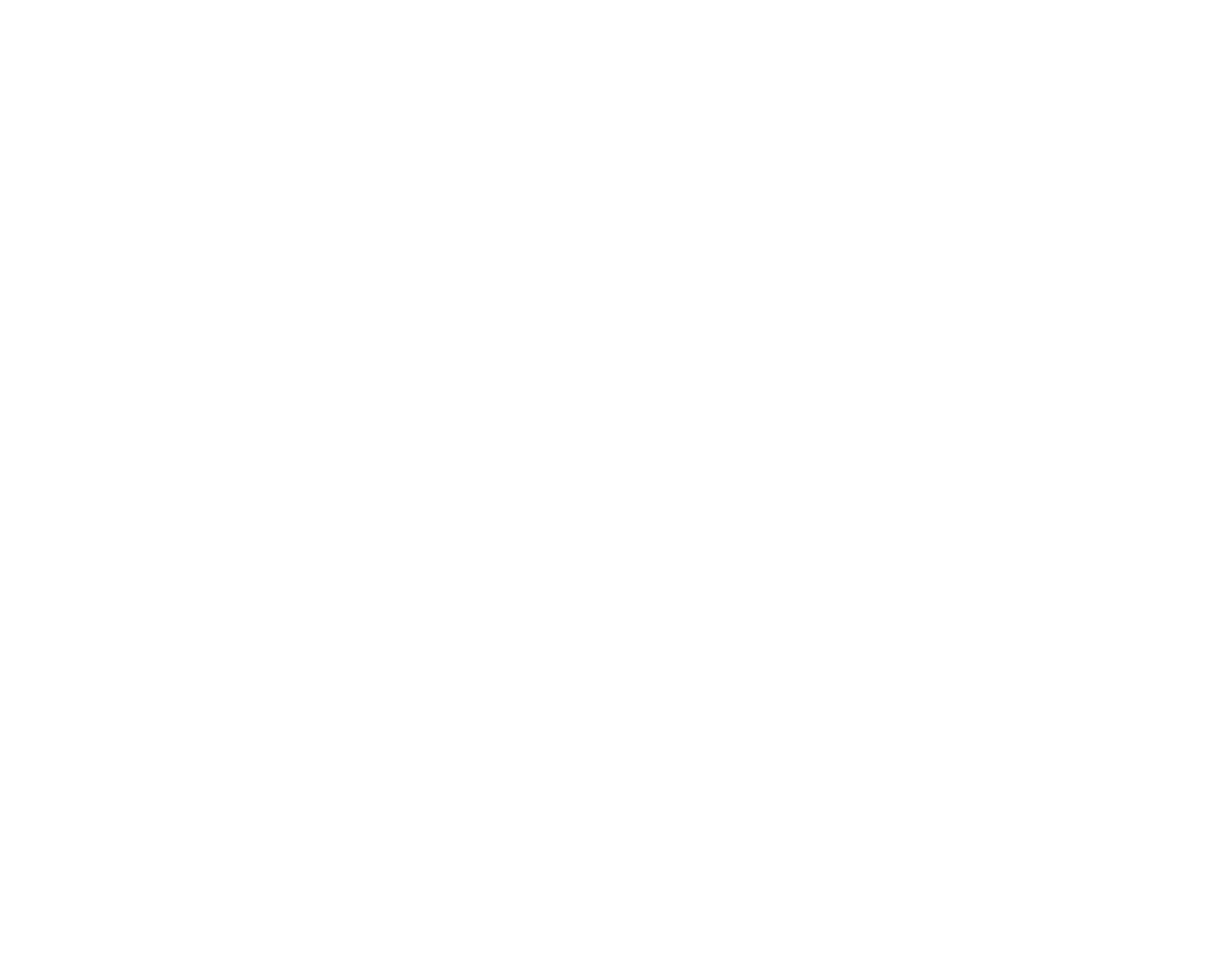to be about equally disliked.) The feeling of guilt caused by the suspicion that this is a fundamentally cowardly way to behave—since it is a fundamentally cowardly way to behave opens up a complex play of projections, in which the bully is seen simultaneously as an unconquerable super-villain and a pitiable, insecure blowhard, while the victim becomes both an aggressor (a violator of whatever social conventions the bully has invoked or invented) and a pathetic coward unwilling to defend himself.

Obviously, I am offering only the most minimal sketch of complex psychodynamics. But even so, these insights may help us understand why we find it so difficult to extend our sympathies to, among others, fleeing Iraqi conscripts gunned down in "turkey shoots" by U.S. warriors. We apply the same logic we did when passively watching some childhood bully terrorizing his flailing victim: we equate aggressors and victims, insist that everyone is equally guilty (notice how, whenever one hears a report of an atrocity, some will immediately start insisting that the victims must have committed atrocities too), and just hope that by doing so, the contagion will not spread to us.

This is difficult stuff. I don't claim to understand it completely. But if we are ever going to move toward a genuinely free society, then we're going to have to recognize how the triangular and mutually constitutive relationship of bully, victim, and audience really works, and then develop ways to combat it. Remember, the situation isn't hopeless. If it were not possible to create structures—habits, sensibilities, forms of common wisdom—that do sometimes prevent the dynamic from clicking in, then egalitarian societies of any sort would never have been possible. Remember, too, how little courage is usually required to thwart bullies who are not backed up by any sort of institutional power. Most of all, remember that when the bullies really are backed up by such power, the heroes may be those who simply run away.

## **Contents**

| Cowardice Is a Cause Too 7                      |  |
|-------------------------------------------------|--|
| On Fundamental Flaws 8                          |  |
| Elementary (School) Structures of Domination 11 |  |
| Crowdsourced Cruelty 13                         |  |
|                                                 |  |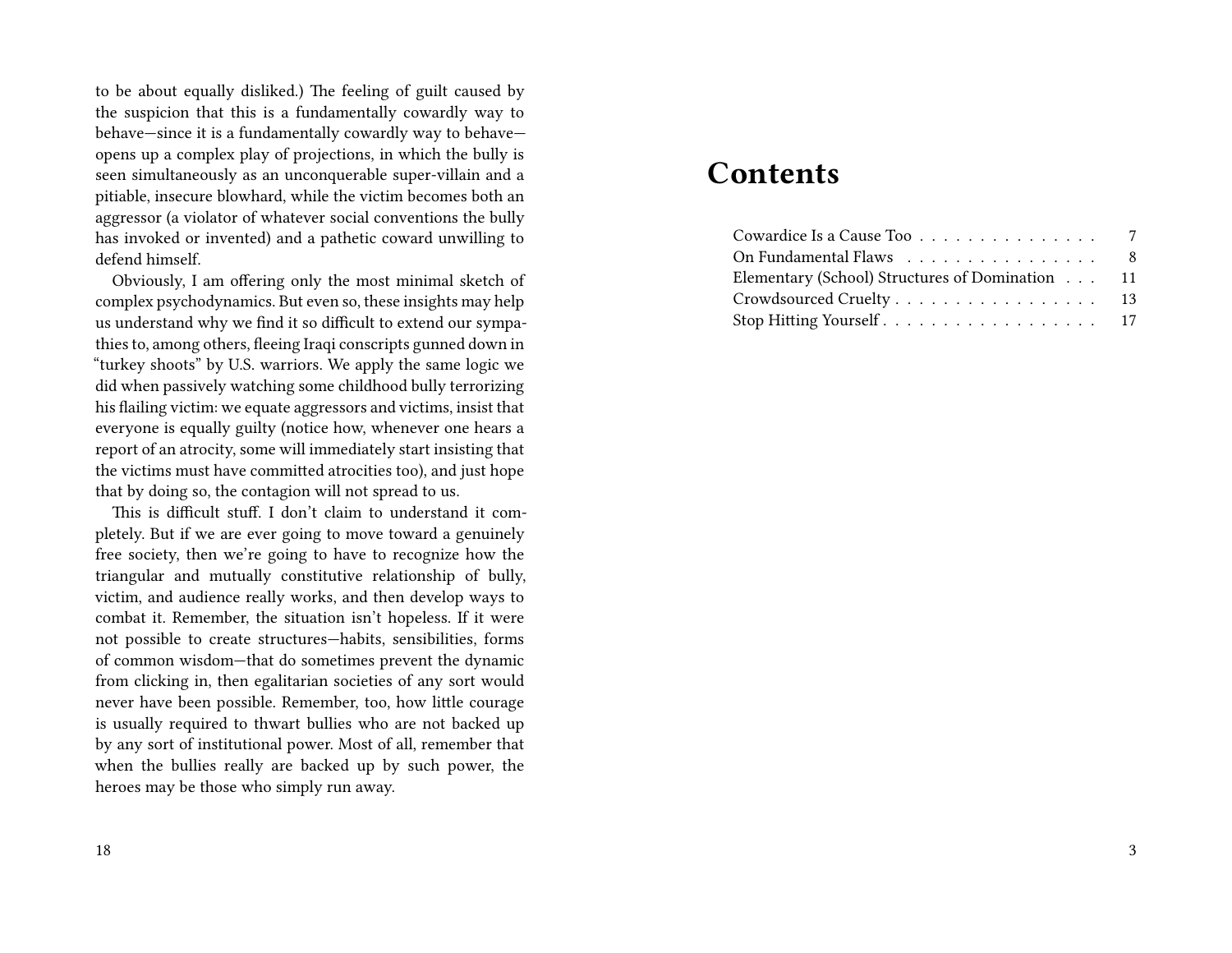above and do nothing. No one intervenes. Aggressor further ramps up attack.

This can happen a dozen, fifty times, until finally, the target answers back. Then, and only then, a dozen voices immediately sound, crying "Fight! Fight! Look at those two idiots going at it!" or "Can't you two just calm down and learn to see the other's point of view?" The clever bully knows that this will happen—and that he will forfeit no points for being the aggressor. He also knows that if he tempers his aggression to just the right pitch, the victim's response can itself be represented as the problem.

*Nob*: You're a decent chap, Jeeves, but I must say, you're a bit of an imbecile.

*Jeeves*: A bit of a . . . what!? What the hell do you mean by that?

*Nob*: See what I mean? Calm down! I said you were a decent chap. And such language! Don't you realize there are ladies present?

And what is true of social class is also true of any other form of structural inequality: hence epithets such as "shrill women," "angry black men," and an endless variety of similar terms of dismissive contempt. But the essential logic of bullying is prior to such inequalities. It is the ur-stuff of which they are made.

#### **Stop Hitting Yourself**

And this, I propose, is the critical human flaw. It's not that as a species we're particularly aggressive. It's that we tend to respond to aggression very poorly. Our first instinct when we observe unprovoked aggression is either to pretend it isn't happening or, if that becomes impossible, to equate attacker and victim, placing both under a kind of contagion, which, it is hoped, can be prevented from spreading to everybody else. (Hence, the psychologists' finding that bullies and victims tend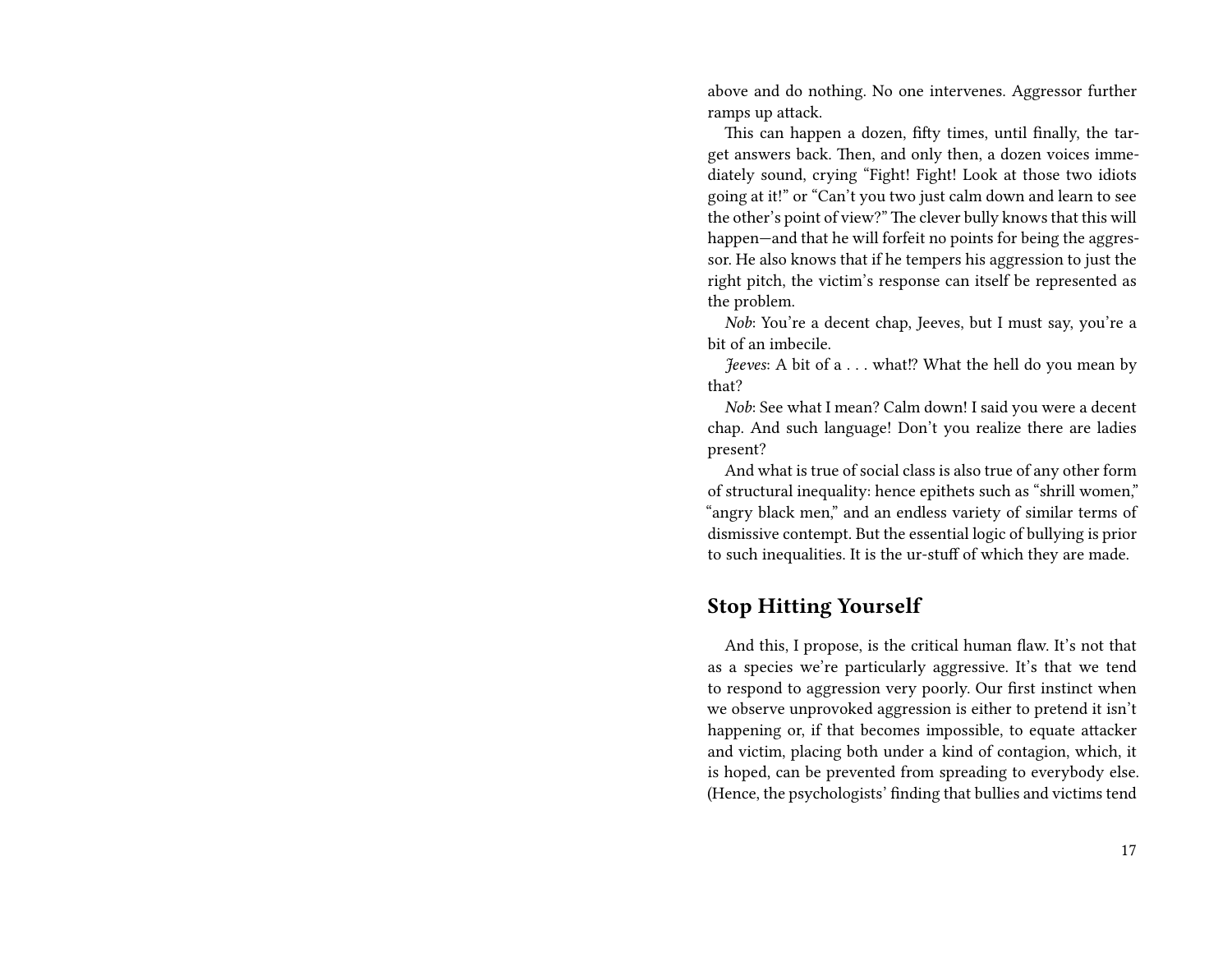enacting deep-seated insecurities about his own sexuality? I don't know. Probably so. But the real question is, why do we assume his troubled mind is so important? What really matters was that he genuinely felt he was defending a social code.

In this instance, the adolescent bully was deploying violence to enforce a code of homophobic masculinity that underpins adult authority as well. But with smaller children, this is often not the case. Here we come to a third surprising finding of the psychological literature—maybe the most telling of all. At first, it's not actually the fat girl, or the boy with glasses, who is most likely to be targeted. That comes later, as bullies (ever cognizant of power relations) learn to choose their victims according to adult standards. At first, the principal criterion is how the victim reacts. The ideal victim is not absolutely passive. No, the ideal victim is one who fights back in some way but does so ineffectively, by flailing about, say, or screaming or crying, threatening to tell their mother, pretending they're going to fight and then trying to run away. Doing so is precisely what makes it possible to create a moral drama in which the audience can tell itself the bully must be, in some sense, in the right.

This triangular dynamic among bully, victim, and audience is what I mean by the deep structure of bullying. It deserves to be analyzed in the textbooks. Actually, it deserves to be set in giant neon letters everywhere: Bullying creates a moral drama in which the manner of the victim's reaction to an act of aggression can be used as retrospective justification for the original act of aggression itself.

Not only does this drama appear at the very origins of bullying in early childhood; it is precisely the aspect that endures in adult life. I call it the "you two cut it out" fallacy. Anyone who frequents social media forums will recognize the pattern. Aggressor attacks. Target tries to rise above and do nothing. No one intervenes. Aggressor ramps up attack. Target tries to rise

In February and early March 1991, during the first Gulf War, U.S. forces bombed, shelled, and otherwise set fire to thousands of young Iraqi men who were trying to flee Kuwait. There were a series of such incidents—the "Highway of Death," "Highway 8," the "Battle of Rumaila"—in which U.S. air power cut off columns of retreating Iraqis and engaged in what the military refers to as a "turkey shoot," where trapped soldiers are simply slaughtered in their vehicles. Images of charred bodies trying desperately to crawl from their trucks became iconic symbols of the war.

I have never understood why this mass slaughter of Iraqi men isn't considered a war crime. It's clear that, at the time, the U.S. command feared it might be. President George H.W. Bush quickly announced a temporary cessation of hostilities, and the military has deployed enormous efforts since then to minimize the casualty count, obscure the circumstances, defame the victims ("a bunch of rapists, murderers, and thugs," General Norman Schwarzkopf later insisted), and prevent the most graphic images from appearing on U.S. television. It's rumored that there are videos from cameras mounted on helicopter gunships of panicked Iraqis, which will never be released.

It makes sense that the elites were worried. These were, after all, mostly young men who'd been drafted and who, when thrown into combat, made precisely the decision one would wish all young men in such a situation would make: saying to hell with this, packing up their things, and going home. For this, they should be burned alive? When ISIS burned a Jordanian pilot alive last winter, it was universally denounced as unspeakably barbaric—which it was, of course. Still, ISIS at least could point out that the pilot had been dropping bombs on them. The retreating Iraqis on the "Highway of Death" and other main drags of American carnage were just kids who didn't want to fight.

But maybe it was this very refusal that's prevented the Iraqi soldiers from garnering more sympathy, not only in elite cir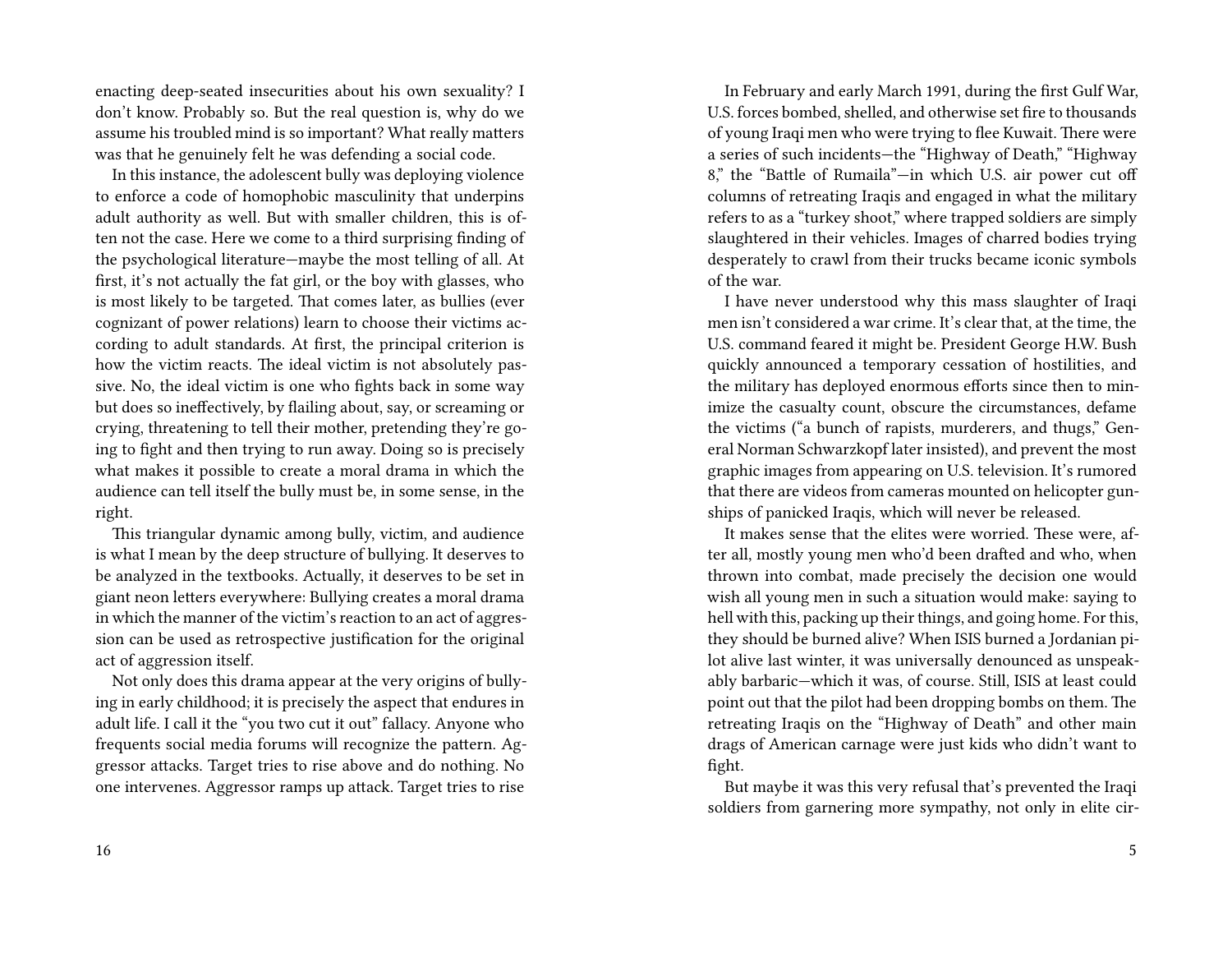cles, where you wouldn't expect much, but also in the court of public opinion. On some level, let's face it: these men were cowards. They got what they deserved.

There seems, indeed, a decided lack of sympathy for noncombatant men in war zones. Even reports by international human rights organizations speak of massacres as being directed almost exclusively against women, children, and, perhaps, the elderly. The implication, almost never stated outright, is that adult males are either combatants or have something wrong with them. ("You mean to say there were people out there slaughtering women and children and you weren't out there defending them? What are you? Chicken?") Those who carry out massacres have been known to cynically manipulate this tacit conscription: most famously, the Bosnian Serb commanders who calculated they could avoid charges of genocide if, instead of exterminating the entire population of conquered towns and villages, they merely exterminated all males between ages fifteen and fifty-five.

But there is something more at work in circumscribing our empathy for the fleeing Iraqi massacre victims. U.S. news consumers were bombarded with accusations that they were actually a bunch of criminals who'd been personally raping and pillaging and tossing newborn babies out of incubators (unlike that Jordanian pilot, who'd merely been dropping bombs on cities full of women and children from a safe, or so he thought, altitude). We are all taught that bullies are really cowards, so we easily accept that the reverse must naturally be true as well. For most of us, the primordial experience of bullying and being bullied lurks in the background whenever crimes and atrocities are discussed. It shapes our sensibilities and our capacities for empathy in deep and pernicious ways.

plies to interactions with their peers. If it is, say, a police officer who is pushing around some hapless adult, then yes, it is absolutely true that intervening is likely to land you in serious trouble—quite possibly, at the wrong end of a club. And we all know what happens to "whistleblowers." (Remember Secretary of State John Kerry calling on Edward Snowden to "man up" and submit himself to a lifetime of sadistic bullying at the hands of the U.S. criminal justice system? What is an innocent child supposed to make of this?) The fates of the Mannings or Snowdens of the world are high-profile advertisements for a cardinal principle of American culture: while abusing authority may be bad, openly pointing out that someone is abusing authority is much worse—and merits the severest punishment.

A second surprising finding from recent research: bullies do not, in fact, suffer from low self-esteem. Psychologists had long assumed that mean kids were taking out their insecurities on others. No. It turns out that most bullies act like self-satisfied little pricks not because they are tortured by self-doubt, but because they actually are self-satisfied little pricks. Indeed, such is their self-assurance that they create a moral universe in which their swagger and violence becomes the standard by which all others are to be judged; weakness, clumsiness, absentmindedness, or self-righteous whining are not just sins, but provocations that would be wrong to leave unaddressed.

Here, too, I can offer personal testimony. I keenly remember a conversation with a jock I knew in high school. He was a lunk, but a good-natured one. I think we'd even gotten stoned together once or twice. One day, after rehearsing some costume drama, I thought it would be fun to walk into the dorm in Renaissance garb. As soon as he saw me, he pounced as if about to pulverize. I was so indignant I forgot to be terrified. "Matt! What the hell are you doing? Why would you want to attack me?" Matt seemed so taken aback that he forgot to continue menacing me. "But . . . you came into the dorm wearing tights!" he protested. "I mean, what did you expect?" Was Matt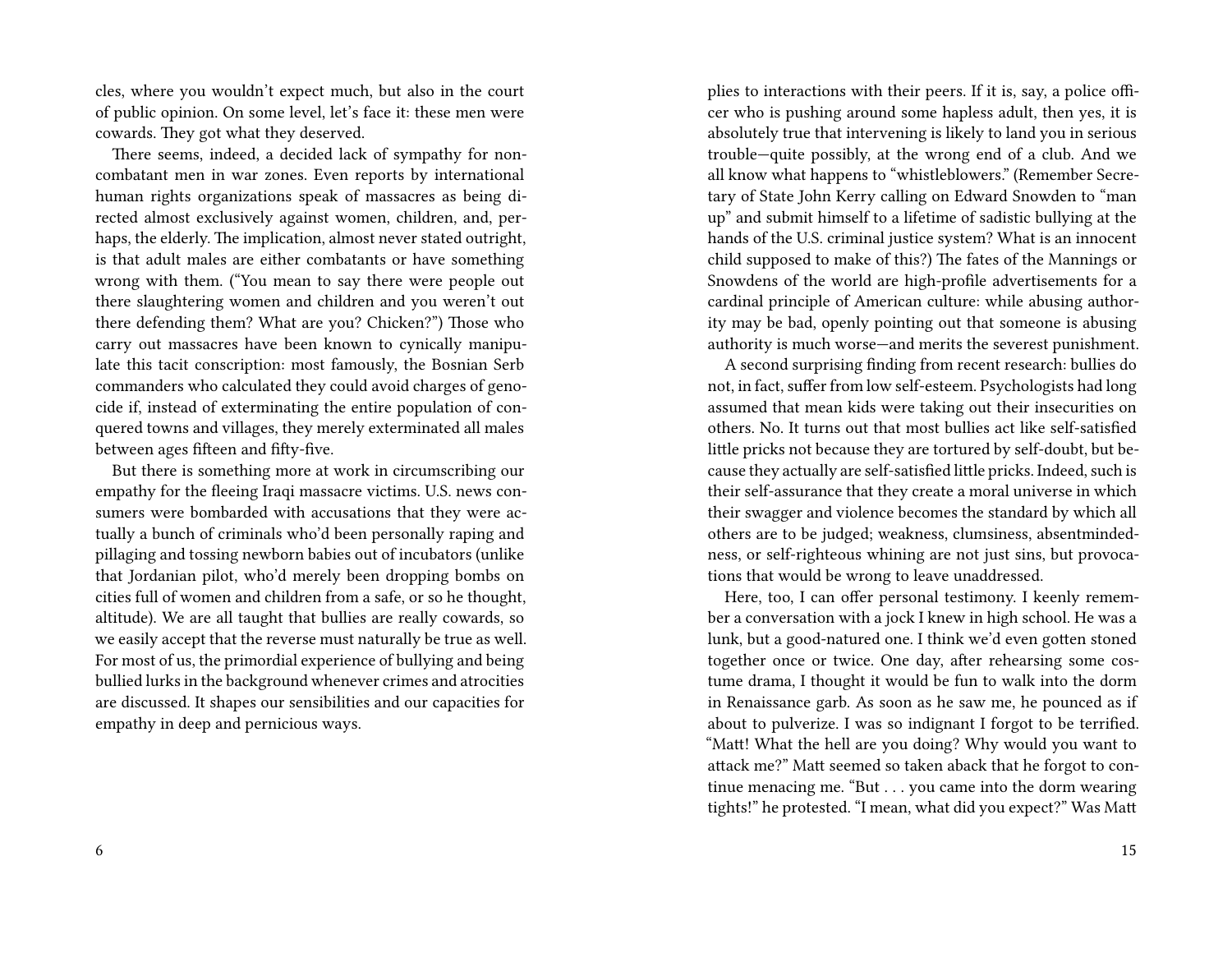More often, the audience is passively acquiescent. Only rarely does anyone step in to defend a classmate being threatened, mocked, or physically attacked.

When researchers question children on why they do not intervene, a minority say they felt the victim got what he or she deserved, but the majority say they didn't like what happened, and certainly didn't much like the bully, but decided that getting involved might mean ending up on the receiving end of the same treatment—and that would only make things worse. Interestingly, this is not true. Studies also show that in general, if one or two onlookers object, then bullies back off. Yet somehow most onlookers are convinced the opposite will happen. Why?

For one thing, because nearly every genre of popular fiction they are likely to be exposed to tells them it will. Comic book superheroes routinely step in to say, "Hey, stop beating on that kid"—and invariably the culprit does indeed turn his wrath on them, resulting in all sorts of mayhem. (If there is a covert message in such fiction, it is surely along the lines of: "You had better not get involved in such matters unless you are capable of taking on some monster from another dimension who can shoot lightning from its eyes.") The "hero," as deployed in the U.S. media, is largely an alibi for passivity. This first occurred to me when watching a small-town TV newscaster praising some teenager who'd jumped into a river to save a drowning child. "When I asked him why he did it," the newscaster remarked, "he said what true heroes always say, 'I just did what anyone would do under the circumstances.'" The audience is supposed to understand that, of course, this isn't true. Anyone would not do that. And that's okay. Heroes are extraordinary. It's perfectly acceptable under the same circumstances for you to just stand there and wait for a professional rescue team.

It's also possible that audiences of grade schoolers react passively to bullying because they have caught on to how adult authority operates and mistakenly assume the same logic ap-

#### **Cowardice Is a Cause Too**

Most people dislike wars and feel the world would be a better place without them. Yet contempt for cowardice seems to move them on a far deeper level. After all, desertion—the tendency of conscripts called up for their first experience of military glory to duck out of the line of march and hide in the nearest forest, gulch, or empty farmhouse and then, when the column has safely passed, figure out a way to return home—is probably the greatest threat to wars of conquest. Napoleon's armies, for instance, lost far more troops to desertion than to combat. Conscript armies often have to deploy a significant percentage of their conscripts behind the lines with orders to shoot any of their fellow conscripts who try to run away. Yet even those who claim to hate war often feel uncomfortable celebrating desertion.

About the only real exception I know of is Germany, which has erected a series of monuments labeled "To the Unknown Deserter." The first and most famous, in Potsdam, is inscribed: "TO A MAN WHO REFUSED TO KILL HIS FELLOW MAN." Yet even here, when I tell friends about this monument, I often encounter a sort of instinctive wince. "I guess what people will ask is: Did they really desert because they didn't want to kill others, or because they didn't want to die themselves?" As if there's something wrong with that.

In militaristic societies like the United States, it is almost axiomatic that our enemies must be cowards—especially if the enemy can be labeled a "terrorist" (i.e., someone accused of wishing to create fear in us, to turn us, of all people, into cowards). It is then necessary to ritually turn matters around and insist that no, it is they who are actually fearful. All attacks on U.S. citizens are by definition "cowardly attacks." The second George Bush was referring to the 9/11 attacks as "cowardly acts" the very next morning. On the face of it, this is odd. After all, there's no lack of bad things one can find to say about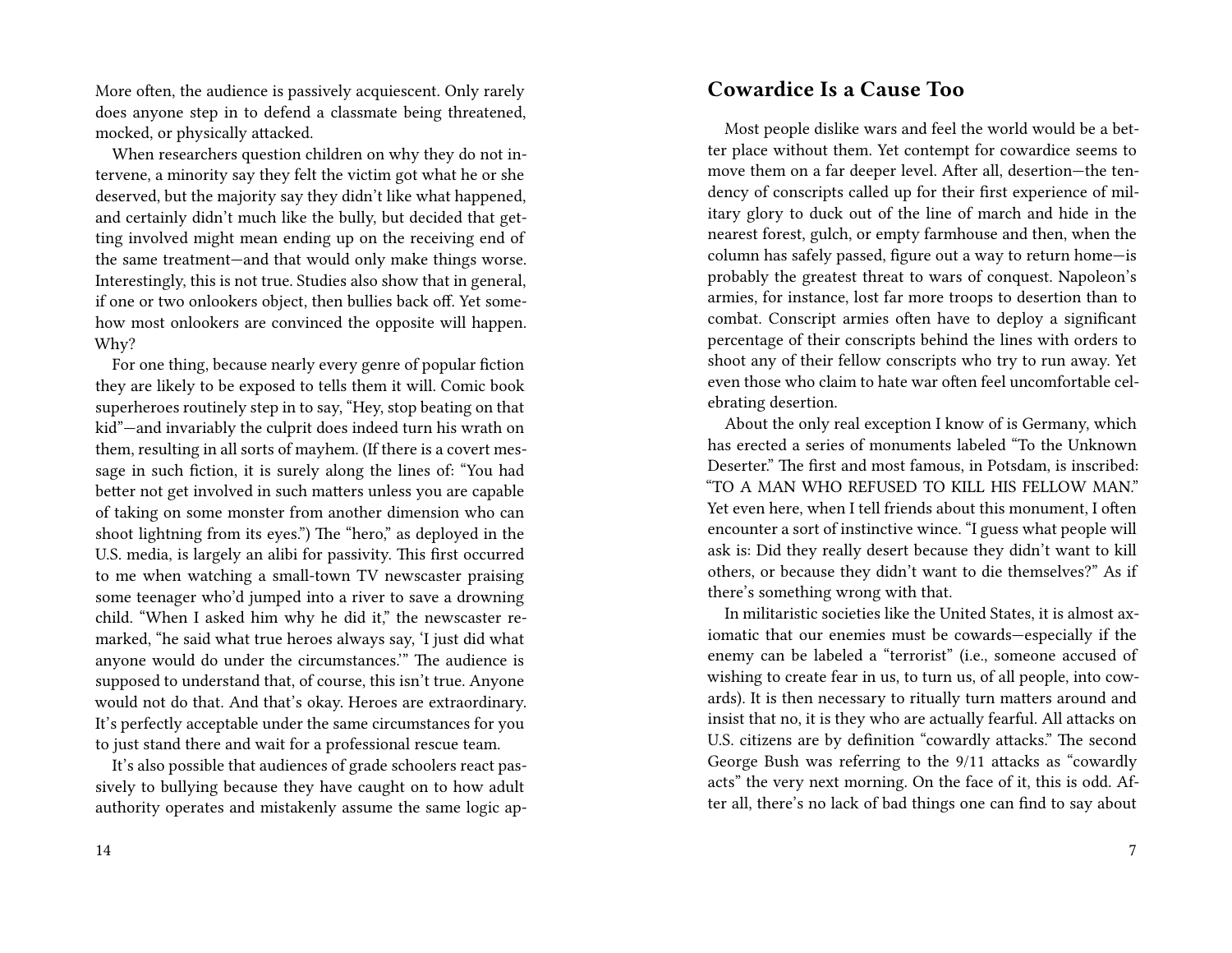Mohammed Atta and his confederates—take your pick, really but surely "coward" isn't one of them. Blowing up a wedding party using an unmanned drone might be considered an act of cowardice. Personally flying an airplane into a skyscraper takes guts. Nevertheless, the idea that one can be courageous in a bad cause seems to somehow fall outside the domain of acceptable public discourse, despite the fact that much of what passes for world history consists of endless accounts of courageous people doing awful things.

### **On Fundamental Flaws**

Sooner or later, every project for human freedom will have to comprehend why we accept societies being ranked and ordered by violence and domination to begin with. And it strikes me that our visceral reaction to weakness and cowardice, our strange reluctance to identify with even the most justifiable forms of fear, might provide a clue.

The problem is that debate so far has been dominated by proponents of two equally absurd positions. On the one side, there are those who deny that it's possible to say anything about humans as a species; on the other, there are those who assume that the goal is to explain why it is that some humans seem to take pleasure in pushing other ones around. The latter camp almost invariably ends up spinning stories about baboons and chimps, usually to introduce the proposition that humans—or at least those of us with sufficient quantities of testosterone—inherit from our primate ancestors an inbuilt tendency toward self-aggrandizing aggression that manifests itself in war, which cannot be gotten rid of, but may be diverted into competitive market activity. On the basis of these assumptions, the cowards are those who lack a fundamental biological impulse, and it's hardly surprising that we would hold them in contempt.

I learned this lesson firsthand. I was scrawny in grade school, younger than my peers—I'd skipped a grade—and thus a prime target for some of the bigger kids who seemed to have developed a quasi-scientific technique of jabbing runts like me sharp, hard, and quick enough to avoid being accused of "fighting." Hardly a day went by that I was not attacked. Finally, I decided enough was enough, found my moment, and sent one particularly noxious galoot sprawling across the corridor with a well-placed blow to the head. I think I might have cracked his lip. In a way, it worked exactly as intended: for a month or two, bullies largely stayed away. But the immediate result was that we were both taken to the office for fighting, and the fact that he had struck first was determined to be irrelevant. I was found to be the guilty party and expelled from the school's advanced math and science club. (Since he was a C student, there was nothing, really, for him to be expelled from.)

"It doesn't matter who started it" are probably six of most insidious words in the English language. Of course it matters.

#### **Crowdsourced Cruelty**

Very little of this focus on the role of institutional authority is reflected in the psychological literature on bullying, which, being largely written for school authorities, assumes that their role is entirely benign. Still, recent research—of which there has been an outpouring since Columbine—has yielded, I think, a number of surprising revelations about the elementary forms of domination. Let's go deeper.

The first thing this research reveals is that the overwhelming majority of bullying incidents take place in front of an audience. Lonely, private persecution is relatively rare. Much of bullying is about humiliation, and the effects cannot really be produced without someone to witness them. Sometimes, onlookers actively abet the bully, laughing, goading, or joining in.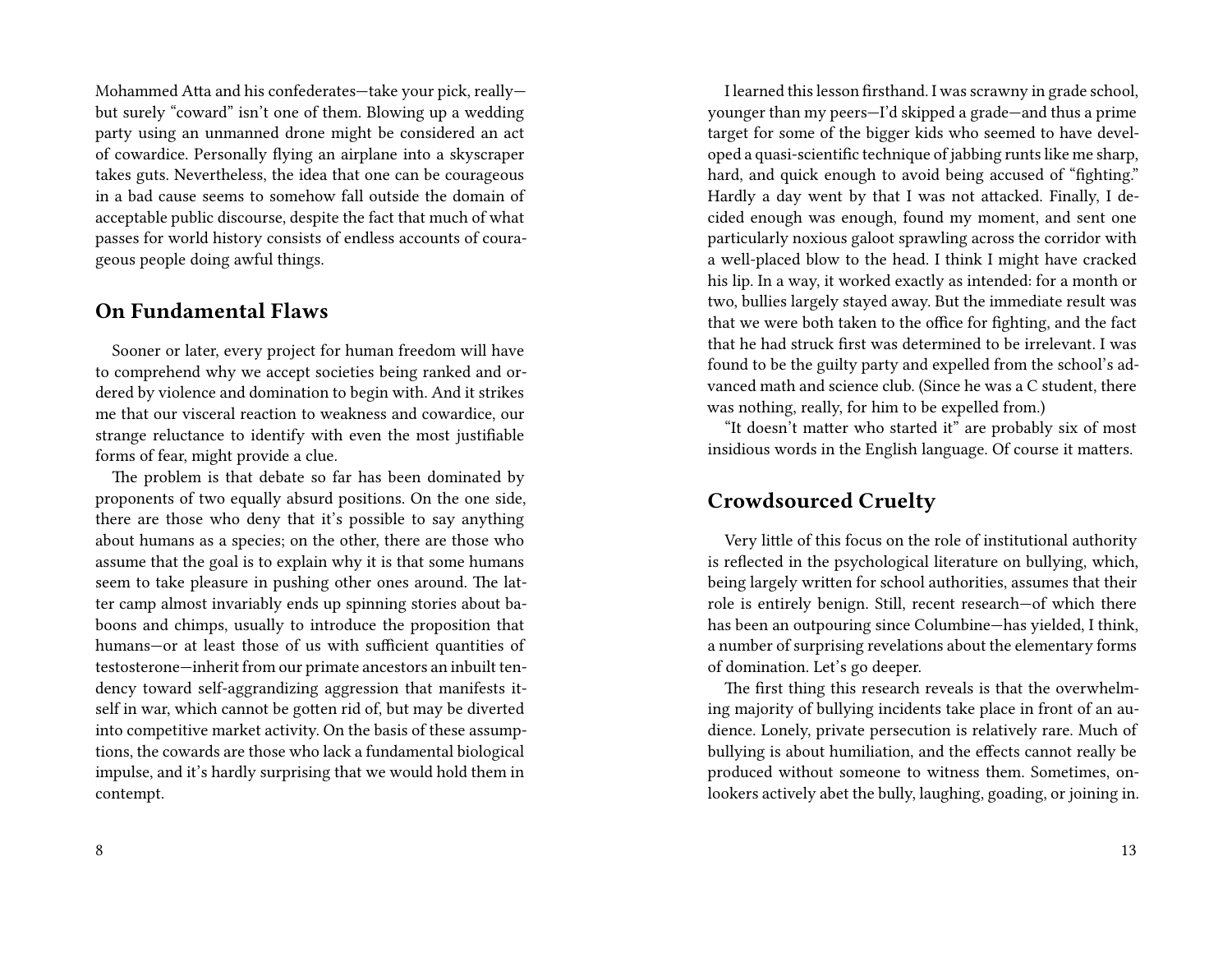terror and intimidation that British public schools employed to shape upper-class children into officials capable of running an empire. These techniques did not emerge in the absence of authority; they were techniques designed to create a certain sort of cold-blooded, calculating adult male authority to begin with.

Today, most schools are not like the Eton and Harrow of William Golding's day, but even at those that boast of their elaborate anti-bullying programs, schoolyard bullying happens in a way that's in no sense at odds with or in spite of the school's institutional authority. Bullying is more like a refraction of its authority. To begin with an obvious point: children in school can't leave. Normally, a child's first instinct upon being tormented or humiliated by someone much larger is to go someplace else. Schoolchildren, however, don't have that option. If they try persistently to flee to safety, the authorities will bring them back. This is one reason, I suspect, for the stereotype of the bully as teacher's pet or hall monitor: even when it's not true, it draws on the tacit knowledge that the bully does depend on the authority of the institution in at least that one way—the school is, effectively, holding the victims in place while their tormentors hit them. This dependency on authority is also why the most extreme and elaborate forms of bullying take place in prisons, where dominant inmates and prison guards fall into alliances.

Even more, bullies are usually aware that the system is likely to punish any victim who strikes back more harshly. Just as a woman, confronted by an abusive man who may well be twice her size, cannot afford to engage in a "fair fight," but must seize the opportune moment to inflict as much as damage as possible on the man who's been abusing her—since she cannot leave him in a position to retaliate—so too must the schoolyard bullying victim respond with disproportionate force, not to disable the opponent, in this case, but to deliver a blow so decisive that it makes the antagonist hesitate to engage again.

There are a lot of problems with this story, but the most obvious is that it simply isn't true. The prospect of going to war does not automatically set off a biological trigger in the human male. Just consider what Andrew Bard Schmookler has referred to as "the parable of the tribes." Five societies share the same river valley. They can all live in peace only if every one of them remains peaceful. The moment one "bad apple" is introduced—say, the young men in one tribe decide that an appropriate way of handling the loss of a loved one is to go bring back some foreigner's head, or that their God has chosen them to be the scourge of unbelievers—well, the other tribes, if they don't want to be exterminated, have only three options: flee, submit, or reorganize their own societies around effectiveness in war. The logic seems hard to fault. Nevertheless, as anyone familiar with the history of, say, Oceania, Amazonia, or Africa would be aware, a great many societies simply refused to organize themselves on military lines. Again and again, we encounter descriptions of relatively peaceful communities who just accepted that every few years, they'd have to take to the hills as some raiding party of local bad boys arrived to torch their villages, rape, pillage, and carry off trophy parts from hapless stragglers. The vast majority of human males have refused to spend their time training for war, even when it was in their immediate practical interest to do so. To me, this is proof positive that human beings are not a particularly bellicose species.<sup>1</sup>

<sup>&</sup>lt;sup>1</sup> Still, before we let adult males entirely off the hook, I should observe that the argument for military efficiency cuts two ways: even those societies whose men refuse to organize themselves effectively for war also do, in the overwhelming majority of cases, insist that women should not fight at all. This is hardly very efficient. Even if one were to concede that men are, generally speaking, better at fighting (and this is by no means clear; it depends on the type of fighting), and one were to simply choose the most able-bodied half of any given population, then some of them would be female. Anyway, in a truly desperate situation it can be suicidal not to employ every hand you've got. Nonetheless, again and again we find men—even those relatively nonbelligerent ones—deciding they would rather die than break the code say-